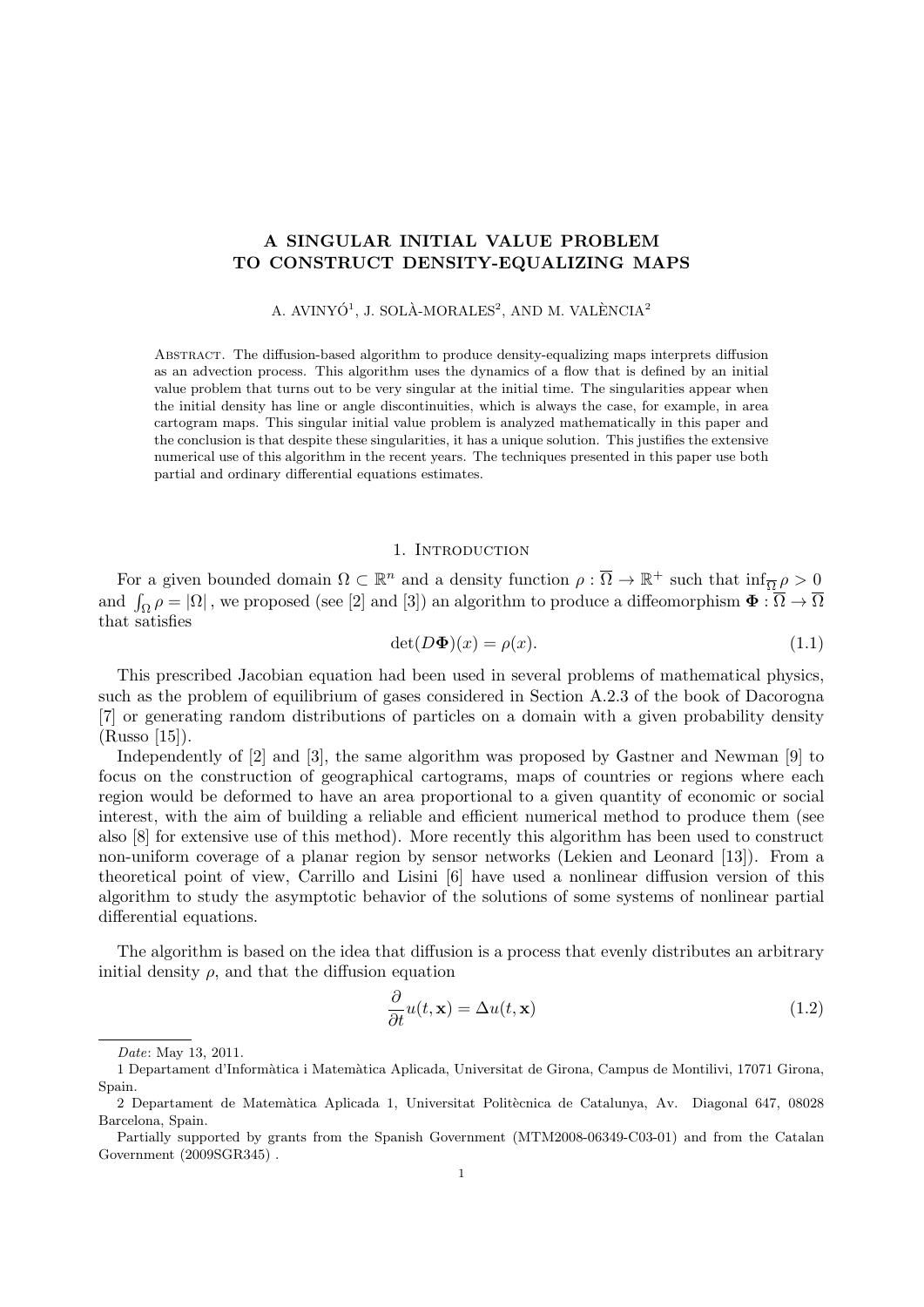can be written as an advection equation

$$
\frac{\partial}{\partial t}u(t, \mathbf{x}) + \nabla \cdot (u(t, \mathbf{x})\mathbf{V}(t, \mathbf{x})) = 0
$$
\n(1.3)

if one uses as a velocity field  $\mathbf{V} = -\nabla u/u$ . Then, the map  $\Phi$  of (1.1) is obtained by solving first (1.2) with homogeneous Neumann boundary conditions and initial condition  $u(0, \mathbf{x}) = \rho(\mathbf{x})$ . After this, one has to solve the initial value problem for the ordinary differential equation

$$
\mathbf{x}'(t) = \frac{-\nabla u(t, \mathbf{x}(t))}{u(t, \mathbf{x}(t))}
$$
(1.4)

with  $\mathbf{x}(0) = \mathbf{x}_0 \in \Omega$ . And, finally, one defines  $\Phi(\mathbf{x}_0) = \lim_{t \to \infty} \mathbf{x}(t)$  (see [3]).

The main problem for this algorithm to be well defined turns out to be the uniqueness of the solution of  $(1.4)$  near  $t = 0$ , and, as a consequence, continuity with respect to the initial state. As it was shown in [3], when  $\rho \in C^{\alpha}(\Omega)$ , for some  $\alpha > 0$ , one can estimate  $||-\nabla u/u||_{C^{1,\beta}}$ , for small  $\beta$ , rather than  $Lip(-\nabla u/u)$ . More exactly, one can use the maximum principle and the inequality

$$
\left\| \nabla u(t, \cdot) \right\|_{C^{1,\beta}} \le \frac{C}{t^{1 - (\alpha - \beta)/2}} \|\rho(\cdot)\|_{C^{\alpha}},\tag{1.5}
$$

for the solution of (1.2) (see Belonosov [5] and Mora [12]). Then, when  $0 < \beta < \alpha$ ,  $Lip(-\nabla u/u)$ is  $L^1([0,T])$  and the situation is quite analogous to the weakly singular Volterra operators that appear in the semigroup approach to semilinear parabolic equations (see Henry [11]).

But, in the practical case of geographical cartograms, the class of admissible densities  $\rho$  should include piecewise constant functions with discontinuities along curves and corners. In this discontinuous case, since  $u(t, \mathbf{x}) \to \rho(\mathbf{x})$  as  $t \to 0$ , the ratio  $\nabla u(t, \mathbf{x})/u(t, \mathbf{x})$  will have obvious singularities when  $t \to 0$ . The study of these singularities is the goal of this paper.

From the viewpoint of asymptotic analysis, the previous considerations would lead to define the new stretched variables  $\mathbf{x}' = (\mathbf{x} - \mathbf{x}_0)/\varepsilon$  and  $t' = t/\varepsilon^2$ , and to let  $\varepsilon \to 0$  when  $\mathbf{x}_0$  is a discontinuity point of  $\rho$ . The two equations (1.2) and (1.4) remain invariant by this change of variables. This is a well-known fact for the diffusion equation, but it is also very easy to see for the ordinary differential equation (1.4). The effect of letting  $\varepsilon \to 0$  would only mean that the initial density  $\rho$  is now defined in the whole plane and it is a function that is constant on sectors.

So, the aim of this paper is to study the singular initial value problem  $(1.4)$  when  $u(t, x)$  is the solution of (1.2), the domain is all the plane and the initial data  $\rho$  is a positive piecewise constant on sectors function. We concentrate on the most difficult part, namely uniqueness. Some particular and simpler cases were studied in our previous publication [4]. The previous calculations are the origin of this work in the sense that gave us confidence on the fact that the effect of these singularities would not be to break the uniqueness of solutions.

### 2. Main results

In this section we present three theorems. The first one is the main result of the paper. The other two, that are needed to prove the first, are also interesting by themselves.

**Definition 1.** We will say that a function  $\rho \in L^{\infty}(\mathbb{R}^2)$  is positive piecewise constant on sectors if *there are strictly positive constants*  $C_1, C_2, \ldots, C_k$  *and angles*  $\theta_1 < \theta_2 < \cdots < \theta_{k+1} = \theta_1 + 2\pi$  *such that*  $\rho(\mathbf{x}) = C_i$  *for all*  $\mathbf{x}$  *with*  $\theta_i < \arg(\mathbf{x}) < \theta_{i+1}$  *and for all*  $i = 1, 2, \ldots, k$ *.*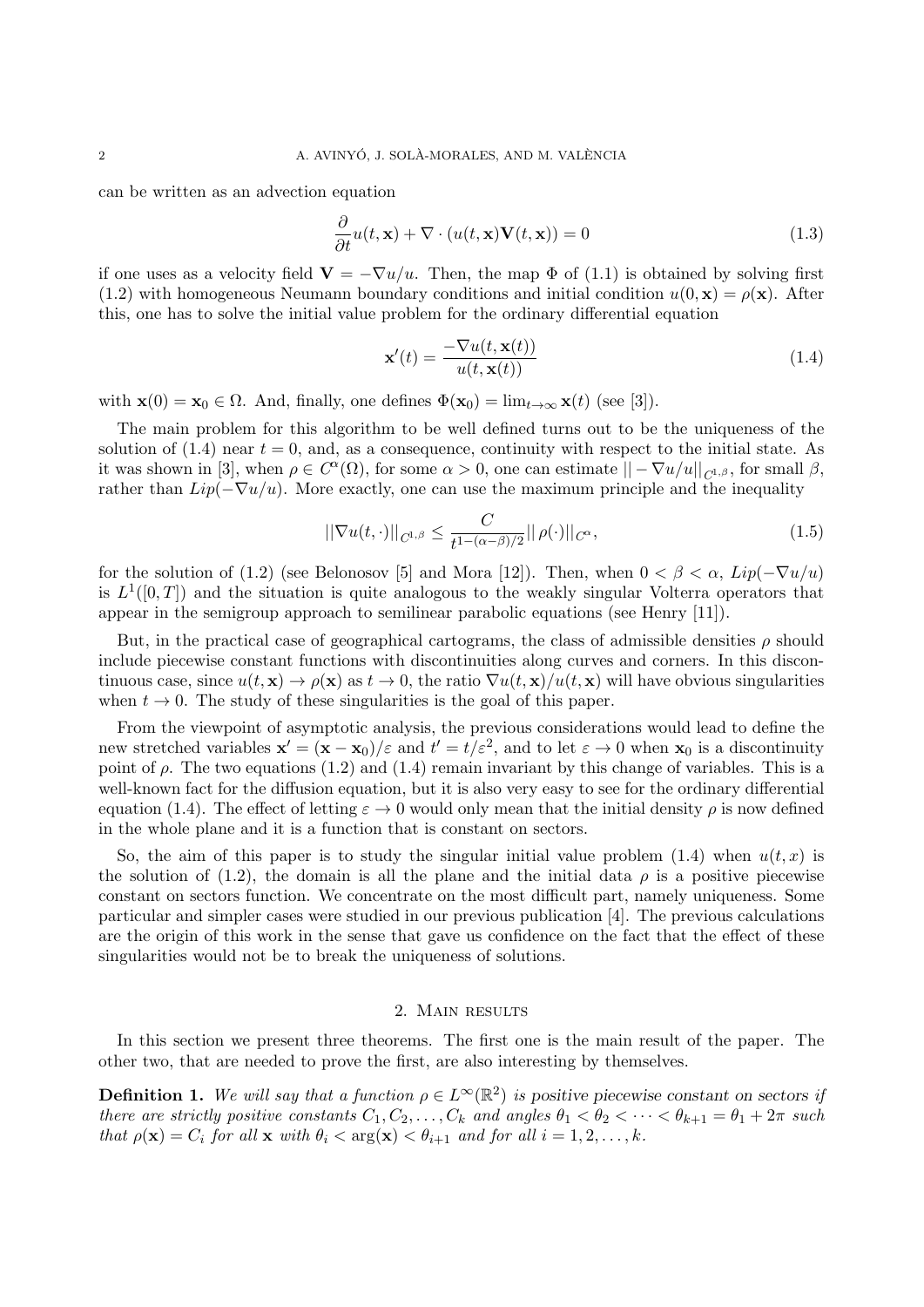**Theorem 1.** Let  $\rho$  be a positive piecewise constant on sectors function and  $u(t, \mathbf{x})$  be the solution *to the linear heat equation in*  $\mathbb{R}^2$  *with initial condition*  $\rho$ . Then, for all  $\mathbf{x}_0 \in \mathbb{R}^2$ , the initial value *problem for the ordinary differential equation*

$$
\begin{cases}\n\mathbf{x}'(t) = \frac{-\nabla u(t, \mathbf{x}(t))}{u(t, \mathbf{x}(t))}, \quad t > 0, \\
\lim_{t \to 0^+} \mathbf{x}(t) = \mathbf{x}_0,\n\end{cases}
$$
\n(2.1)

*has at most one solution.*

By using that the function  $\rho$  is a positive piecewise constant on sectors and the symmetry properties of the heat equation, we will see that the differential equation in (2.1) has the particular form

$$
\mathbf{y}'(t) = \frac{1}{\sqrt{t}} \mathbf{F}\left(\frac{\mathbf{y}(t)}{\sqrt{t}}\right),\tag{2.2}
$$

where  $\bf{F}$  is a bounded vector function independent of time. So, it is quite clear that the Lipschitz constant of the right hand can be like 1*/t*. For this reason, in the proof of Theorem 1, we will need the following non-standard uniqueness theorem which is also interesting by itself. This theorem is inspired in the one-sided generalization of Nagumo's Criterion [14] due to Hartman (see Exercise 6.8. of [10]). For an extensive list of other uniqueness results for ordinary differential equations and systems see also Agarwal and Lakshmikantham [1]

**Theorem 2.** Let  $G(t, y)$  be a continuous function in  $(0, T) \times \mathbb{R}^n$  and let there be three constants  $M > 0$  *and*  $0 < \beta < \alpha < 1$  *such that:* 

$$
|\mathbf{G}(t, \mathbf{y})| \le \frac{M}{t^{1-\alpha}},\tag{2.3}
$$

$$
\left(\mathbf{G}(t,\mathbf{y}_1)-\mathbf{G}(t,\mathbf{y}_2)\right)\cdot\left(\mathbf{y}_1-\mathbf{y}_2\right)\leq\beta\,\frac{|\mathbf{y}_1-\mathbf{y}_2|^2}{t},\tag{2.4}
$$

*for all*  $t > 0$  *and*  $\mathbf{y}_1, \mathbf{y}_2 \in \mathbb{R}^n$ . Then, the initial value problem

$$
\begin{cases}\n\mathbf{y}'(t) = \mathbf{G}(t, \mathbf{y}), \quad t > 0, \\
\lim_{t \to 0^+} \mathbf{y}(t) = \mathbf{y}_0,\n\end{cases}
$$
\n(2.5)

*has at most one solution.*

We will use this theorem only for  $\alpha = 1/2$ . For this case, the inequality (2.4) of Theorem 2 for  $G(t, \mathbf{x}) = -\nabla u(t, \mathbf{x}(t))/u(t, \mathbf{x}(t))$ , where  $u(t, \mathbf{x})$  is the solution of the heat equation in the plane, follows from the next theorem

**Theorem 3.** Let  $\rho \in L^{\infty}(\mathbb{R}^n)$  such that  $\inf_{\mathbb{R}^n} \rho > 0$ , and let  $u(t, \mathbf{x})$  be the solution to the linear *heat equation in*  $\mathbb{R}^n$  *with initial condition ρ. Then, the following two properties hold:* 

a) If  $\xi \in \mathbb{R}^n$  *is a unit vector, then* 

$$
\left(D_{\xi}\right)^{2}\left(-\ln u(t, \mathbf{x})\right) < \frac{1}{2t} \tag{2.6}
$$

*for all*  $t > 0$  *and all*  $\mathbf{x} \in \mathbb{R}^n$ *.* 

b) If  $n = 2$  and  $\rho$  is a positive piecewise constant on sectors function, then there is a number *β with* 0 *< β <* 1*/*2 *such that the inequality (2.6) for t* = 1 *can be improved to*

$$
(D_{\xi})^2 \left(-\ln u(1, \mathbf{x})\right) \le \beta. \tag{2.7}
$$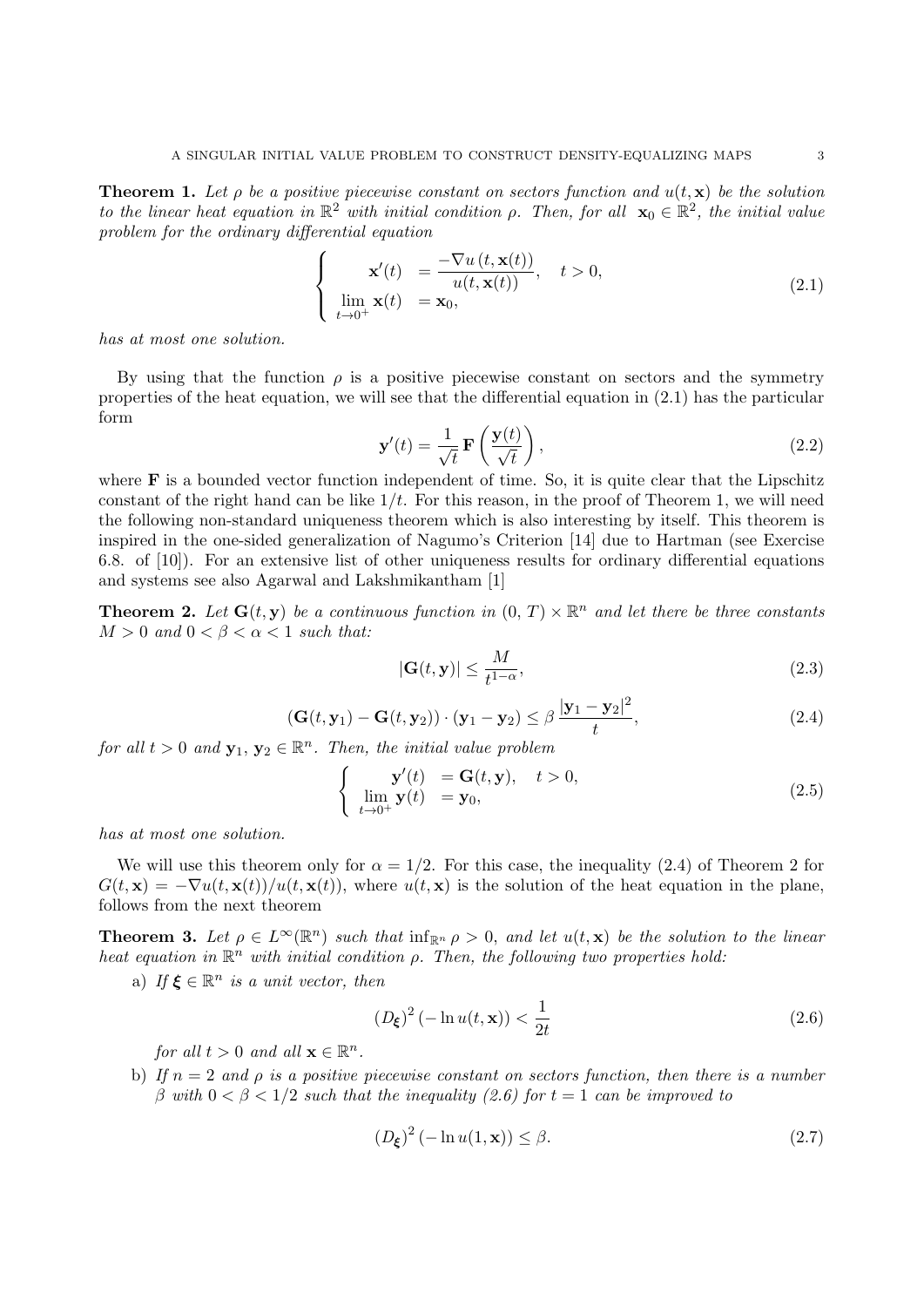### 3. Proof of Theorem 2

For a solution  $y(t)$  of (2.5) we have the integral representation

$$
\mathbf{y}(t) = \mathbf{y}_0 + \int_0^t \mathbf{G}(s, \mathbf{y}(s)) ds,
$$
\n(3.1)

and, because of (2.3), it will satisfy

$$
|\mathbf{y}(t) - \mathbf{y}_0| \le \frac{M}{\alpha} t^{\alpha} \tag{3.2}
$$

for all  $t \in (0, T)$ . Suppose now we have two different solutions  $y_1(t)$  and  $y_2(t)$ . Then, by using  $(2.4)$ , we would have, for  $t > 0$ ,

$$
\frac{(\mathbf{y}_2(t) - \mathbf{y}_1(t))^2}{t^{2\alpha}} = \frac{2}{t^{2\alpha}} \int_0^t (\mathbf{G}(s, \mathbf{y}_2(s)) - \mathbf{G}(s, \mathbf{y}_1(s))) \cdot (\mathbf{y}_2(s) - \mathbf{y}_1(s)) ds \qquad (3.3)
$$

$$
\leq \frac{2\beta}{t^{2\alpha}} \int_0^t \frac{(\mathbf{y}_2(s) - \mathbf{y}_1(s))^2}{s} ds. \tag{3.4}
$$

Because of (3.2), the quantity

$$
Q = \sup_{0 < t \le T} \frac{(\mathbf{y}_2(t) - \mathbf{y}_1(t))^2}{t^{2\alpha}} \tag{3.5}
$$

is finite and, from the previous inequality, we get

$$
Q \le \sup_{0 < t \le T} \frac{2\beta}{t^{2\alpha}} \int_0^t s^{2\alpha - 1} Q \, ds = \frac{\beta}{\alpha} \, Q,\tag{3.6}
$$

which implies  $Q = 0$  since  $\beta < \alpha$ .

**Remark 1.** We now present a counterexample of Theorem 2 with  $\alpha = \beta = 1/2$ . Let  $G \in C^1(\mathbb{R}, \mathbb{R})$ *be a bounded function such that*  $G(x) = x/2$  *when*  $-1 \le x \le 1$  *and*  $G'(x) \le 1/2$  *for all x. Let us consider the ordinary differential equation*

$$
x' = \frac{1}{\sqrt{t}} G\left(\frac{x}{\sqrt{t}}\right). \tag{3.7}
$$

*This equation satisfies the hypotheses of the previous Theorem except*  $\beta < \alpha$ , *but one can observe that the following is a family of forward solutions*

$$
x(t) = C\sqrt{t}, -1 < C < 1, 0 \le t < \infty
$$
\n(3.8)

and all of them have the same initial value  $x(0) = 0$ .

## 4. Proof of Theorem 3

Without loss of generality, let us take  $\xi$  as the unit vector in the direction of the  $x_1$  coordinate. Since

$$
-\ln u(t, \mathbf{x}) = -\ln \left( \frac{e^{\frac{-|\mathbf{x}|^2}{4t}}}{\left(4\pi t\right)^{n/2}} \int_{\mathbb{R}^n} e^{\frac{2\mathbf{x} \cdot \mathbf{y} - |\mathbf{y}|^2}{4t}} \rho(\mathbf{y}) \, d\mathbf{y} \right) \tag{4.1}
$$

$$
= \frac{|\mathbf{x}|^2}{4t} - \ln\left(\int_{\mathbb{R}^n} e^{\frac{2\mathbf{x}\cdot\mathbf{y}-|\mathbf{y}|^2}{4t}} \rho(\mathbf{y}) \, d\mathbf{y}\right) + \ln\left(4\pi t\right)^{n/2},\tag{4.2}
$$

then

$$
(-\ln u(t, \mathbf{x}))_{x_1 x_1} = \frac{1}{2t} - \left(\ln \int_{\mathbb{R}^n} e^{\frac{2\mathbf{x} \cdot \mathbf{y} - |\mathbf{y}|^2}{4t}} \rho(\mathbf{y}) \, d\mathbf{y}\right)_{x_1 x_1}.
$$
 (4.3)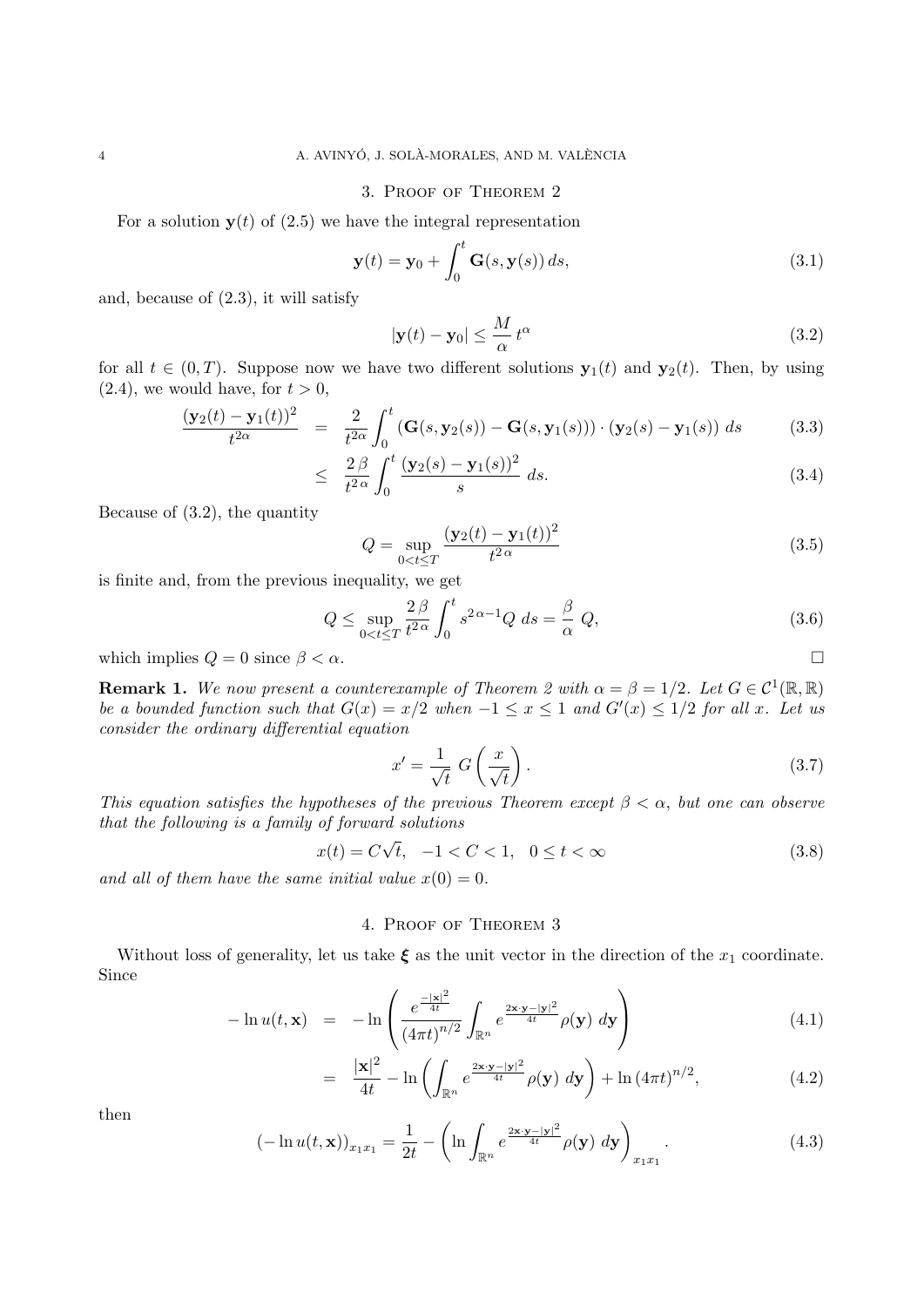So, the inequality (2.6) is equivalent to prove that

$$
\left(-\ln\int_{\mathbb{R}^n}e^{\frac{2\mathbf{x}\cdot\mathbf{y}-|\mathbf{y}|^2}{4t}}\rho(\mathbf{y})\,d\mathbf{y}\right)_{x_1x_1} = -\frac{\int_{\mathbb{R}^n}\frac{y_1^2}{4t^2}e^{\frac{2\mathbf{x}\cdot\mathbf{y}-|\mathbf{y}|^2}{4t}}\rho(\mathbf{y})\,d\mathbf{y}}{\int_{\mathbb{R}^n}e^{\frac{2\mathbf{x}\cdot\mathbf{y}-|\mathbf{y}|^2}{4t}}\rho(\mathbf{y})\,d\mathbf{y}} + \frac{\left(\int_{\mathbb{R}^n}\frac{y_1}{2t}e^{\frac{2\mathbf{x}\cdot\mathbf{y}-|\mathbf{y}|^2}{4t}}\rho(\mathbf{y})\,d\mathbf{y}\right)^2}{\left(\int_{\mathbb{R}^n}e^{\frac{2\mathbf{x}\cdot\mathbf{y}-|\mathbf{y}|^2}{4t}}\rho(\mathbf{y})\,d\mathbf{y}\right)^2} < 0,
$$
\n(4.4)

or, equivalently,

$$
-\left(\int_{\mathbb{R}^n} \frac{y_1^2}{4t^2} e^{\frac{2x \cdot y - |y|^2}{4t}} \rho(\mathbf{y}) d\mathbf{y}\right) \left(\int_{\mathbb{R}^n} e^{\frac{2x \cdot y - |y|^2}{4t}} \rho(\mathbf{y}) d\mathbf{y}\right) + \left(\int_{\mathbb{R}^n} \frac{y_1}{2t} e^{\frac{2x \cdot y - |y|^2}{4t}} \rho(\mathbf{y}) d\mathbf{y}\right)^2 < 0. \tag{4.5}
$$

And, for **x** fixed, this last inequality is the Cauchy-Schwarz inequality applied to the two functions  $g_1(\mathbf{y}) = 1$  and  $g_2(\mathbf{y}) = \frac{y_1}{2t}$  with respect to the auxiliary scalar product

$$
\langle g_1(\mathbf{y}), g_2(\mathbf{y}) \rangle = \int_{\mathbb{R}^n} g_1(\mathbf{y}) g_2(\mathbf{y}) e^{\frac{2\mathbf{x} \cdot \mathbf{y} - |\mathbf{y}|^2}{4t}} \rho(\mathbf{y}) \, d\mathbf{y}.
$$
 (4.6)

The strict Cauchy-Schwarz inequality comes from the fact that  $\langle g_1(y) + \lambda g_2(y), g_1(y) + \lambda g_2(y) \rangle =$  $\langle 1 + \lambda \frac{y_1}{2t} \rangle$  $\frac{y_1}{2t}$ , 1 +  $\lambda \frac{y_1}{2t}$  $\frac{y_1}{2t}$  > 0 for all  $\lambda \in \mathbb{R}$ . This finishes the proof of (2.6).

To see inequality (2.7), we start with the simplest case when the function  $\rho$  is piecewise constant on two half planes. Suppose that the half planes are  $x_1 < 0$  and  $x_1 > 0$ , where the constant values are, respectively,  $C^-$  and  $C^+$   $(C^-, C^+ > 0)$ . The function  $u(t, x_1, x_2)$  turns out to be independent of *x*2,

$$
u(t, x_1, x_2) = \frac{C^+ + C^-}{2} + \frac{C^+ - C^-}{2} \operatorname{erf}\left(\frac{x_1}{2\sqrt{t}}\right),\tag{4.7}
$$

where  $\operatorname{erf}(x) = \frac{2}{\sqrt{\pi}}$ ∫ *<sup>x</sup>*  $\overline{0}$  $e^{-s^2}$  *ds*. So, taking  $t = 1$ , in order to obtain inequality (2.7) we only have to care about the  $x_1$  direction because all derivatives in the  $x_2$  direction are zero. More exactly, we have to deal with the function of a single variable

$$
h(x_1) = -\ln\left(\frac{C^+ + C^-}{2} + \frac{C^+ - C^-}{2} \text{ erf}\left(\frac{x_1}{2}\right)\right). \tag{4.8}
$$

Since we already know inequality (2.6), we have that  $h''(x_1) < 1/2$  for all  $x_1 \in \mathbb{R}$ . Then, to conclude that  $h''(x_1) \leq \beta$  for some  $\beta < 1/2$  it is enough to observe that from the properties of the erf function it follows that  $\lim_{x_1 \to \pm \infty} h''(x_1) = 0.$ 

Now we proceed with the general case of a positive piecewise constant on sectors function *ρ*. From (2.6), with  $t = 1$ , we deduce that at every point the Hessian matrix of  $- \ln u(1, x_1, x_2)$ , as a quadratic form, is strictly less than the quadratic form given by the matrix  $\frac{1}{2}I$ . So, like in the case studied before, we have to prove strict inequality only near infinity.

For this goal, first at all, let us cover the plane with a finite number of small sectors of the form  $\Sigma(\alpha_i) = {\alpha_i - \varepsilon \leq \arg(x_1, x_2) \leq \alpha_i + \varepsilon}.$  For each of these sectors, we consider also a second sector  $\Sigma'(\alpha_i) = {\alpha_i - \varepsilon' \leq \arg(x_1, x_2) \leq \alpha_i + \varepsilon'}}$ . The numbers  $\varepsilon' > \varepsilon > 0$  are chosen in such a way that  $\sin \varepsilon' = 2 \sin \varepsilon$ , and with the property that in the set  $\Sigma'(\alpha_i)$  there is at most one discontinuity line of *ρ*.

Now, for each point  $\mathbf{x}_0$  with  $R = ||\mathbf{x}_0|| > 0$  and  $\arg(\mathbf{x}_0) = \alpha_i$ , let us consider the discs *B* and *B'* centered at  $\mathbf{x}_0$  and with radii  $R \sin \varepsilon$  and  $R \sin \varepsilon'$ , respectively. Observe that  $B \subset \Sigma(\alpha_i)$  and that  $B' \subset \Sigma'(\alpha_i).$ 

With all these conditions, the initial function  $\rho$  coincides in *B'* with an auxiliary function  $\tilde{\rho}$  that is either constant or piecewise constant on two half planes. Then, if  $u_{\tilde{\rho}}(1, x_1, x_2)$  is the solution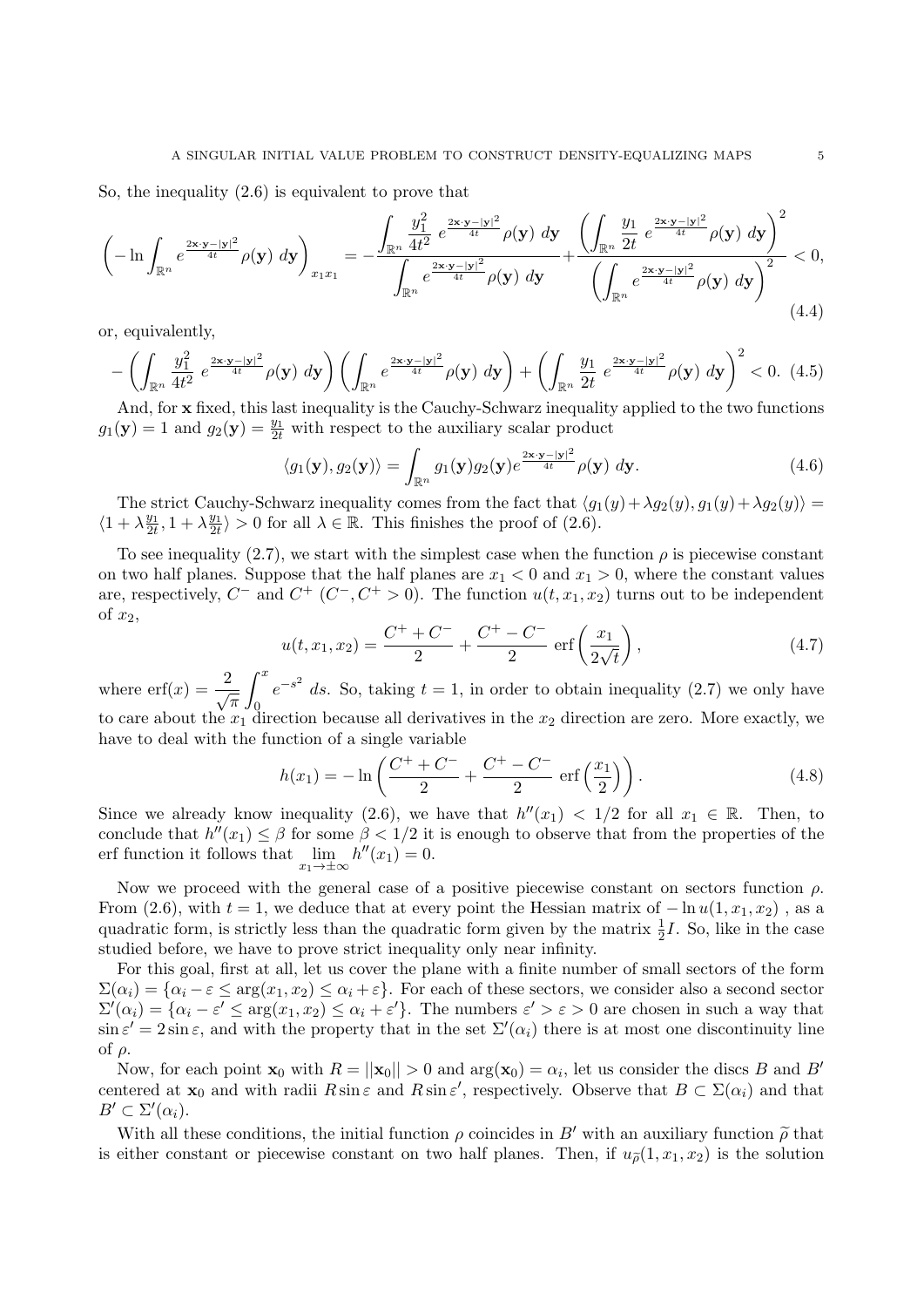of the heat equation with initial condition  $\tilde{\rho}$ , we have already proven that the inequality we are looking for holds for the Hessian matrix of  $-\ln(u_{\tilde{\rho}})$ .

Finally, the following lemma tells us that since  $\rho$  and  $\rho$  coincide in *B'*, the  $C^2(B)$  norms of  $u_\rho$ <br>d  $u_\rho$  are as close as we like if *B* is sufficiently large. This implies that the inequality is also true and  $u_{\tilde{\rho}}$  are as close as we like if *R* is sufficiently large. This implies that the inequality is also true for the Hessian matrix of  $-\ln u$  on the sectors  $\Sigma'(\alpha_i)$ , at least sufficiently far from the origin, and since there are only finitely many of these sectors, this finishes the proof of the Theorem 3.  $\Box$ 

**Lemma 1.** Let  $\rho$  and  $\tilde{\rho}$  be two functions with  $||\rho||_{L^{\infty}(\mathbb{R}^2)}$ ,  $||\tilde{\rho}||_{L^{\infty}(\mathbb{R}^2)} \leq M$  and suppose that  $\rho(\mathbf{x}) = \tilde{\rho}(\mathbf{x})$  for all  $\mathbf{x}$  in a closed hall of radius  $R > 0$  centered at  $\mathbf{x}_k$ ,  $\tilde{\rho}(\mathbf{x})$  for all x in a closed ball of radius  $R > 0$  centered at  $\mathbf{x}_0$ ,  $B_R(\mathbf{x}_0)$ . Let  $u_o(t, \mathbf{x})$  and  $u_{\tilde{o}}(t, \mathbf{x})$  be *the solutions of the linear heat equation in all the plane with initial condition*  $\rho$  and  $\tilde{\rho}$  respectively. *Then, there exists a constant K, depending only on M, such that for*  $t = 1$ *,* 

$$
||u_{\rho}(1,\cdot)-u_{\tilde{\rho}}(1,\cdot)||_{\mathcal{C}^{2}(B_{R/2}(\mathbf{x}_{0}))} \leq Ke^{-R^{2}/64}.
$$
\n(4.9)

*Proof*: There is no loss of generality in supposing that  $\mathbf{x}_0 = 0$  and  $\tilde{\rho} \equiv 0$ . It is a simple calculation to see that

$$
\frac{\partial^2 u_\rho(1, x_1, x_2)}{\partial x_1^2} = \frac{1}{4\pi} \int_{\mathbb{R}^2 \setminus B_R(0)} \left( \frac{(x_1 - y_1)^2}{4} - \frac{1}{2} \right) e^{-\frac{|\mathbf{x} - \mathbf{y}|^2}{4}} \rho(\mathbf{y}) \, d\mathbf{y}.\tag{4.10}
$$

Then, if  $\mathbf{x} \in B_{R/2}(0)$  and  $\mathbf{y} \in \mathbb{R}^2 \setminus B_R(0)$ ,

$$
\left| \left( \frac{(x_1 - y_1)^2}{4} - \frac{1}{2} \right) e^{-\frac{1 \mathbf{x} - \mathbf{y}^2}{4}} \rho(\mathbf{y}) \right| \le M \left( \frac{|\mathbf{x} - \mathbf{y}|^2}{4} + \frac{1}{2} \right) e^{-\frac{|\mathbf{x} - \mathbf{y}|^2}{16}} e^{-\frac{R^2}{64}} e^{-\frac{3|\mathbf{x} - \mathbf{y}|^2}{16}}.
$$
 (4.11)

and, since max *z>*0  $\{(z+1/2)e^{-z/4}\} = 4e^{-7/8}$  and  $\mathbb{R}^2$  $e^{-\frac{3|\mathbf{x}-\mathbf{y}|^2}{16}}$   $d\mathbf{y} = 16\pi/3$ , it follows that

$$
\frac{\partial^2 u_{\rho}(1, x_1, x_2)}{\partial x_1^2} \le K' e^{-R^2/64},\tag{4.12}
$$

for some constant *K′* that depends only on *M*. The estimates for the other second derivatives, for the first derivatives and for the function  $u_{\rho}(1, x_1, x_2)$  itself are similar.

**Remark 2.** *In order to show that the inequality (2.7) with*  $\beta < 1/2$  *is sharp, we present here four plots. They correspond to the second derivative of the function*  $h(x_1)$  defined in (4.8) for  $C^- = C - 1$ ,  $C^+ = C + 1$  and four different values of C. These plots show also that this is really *a* one-sided inequality, in the sense that  $|h''(x_1)| < 1/2$  cannot be expected to hold in general.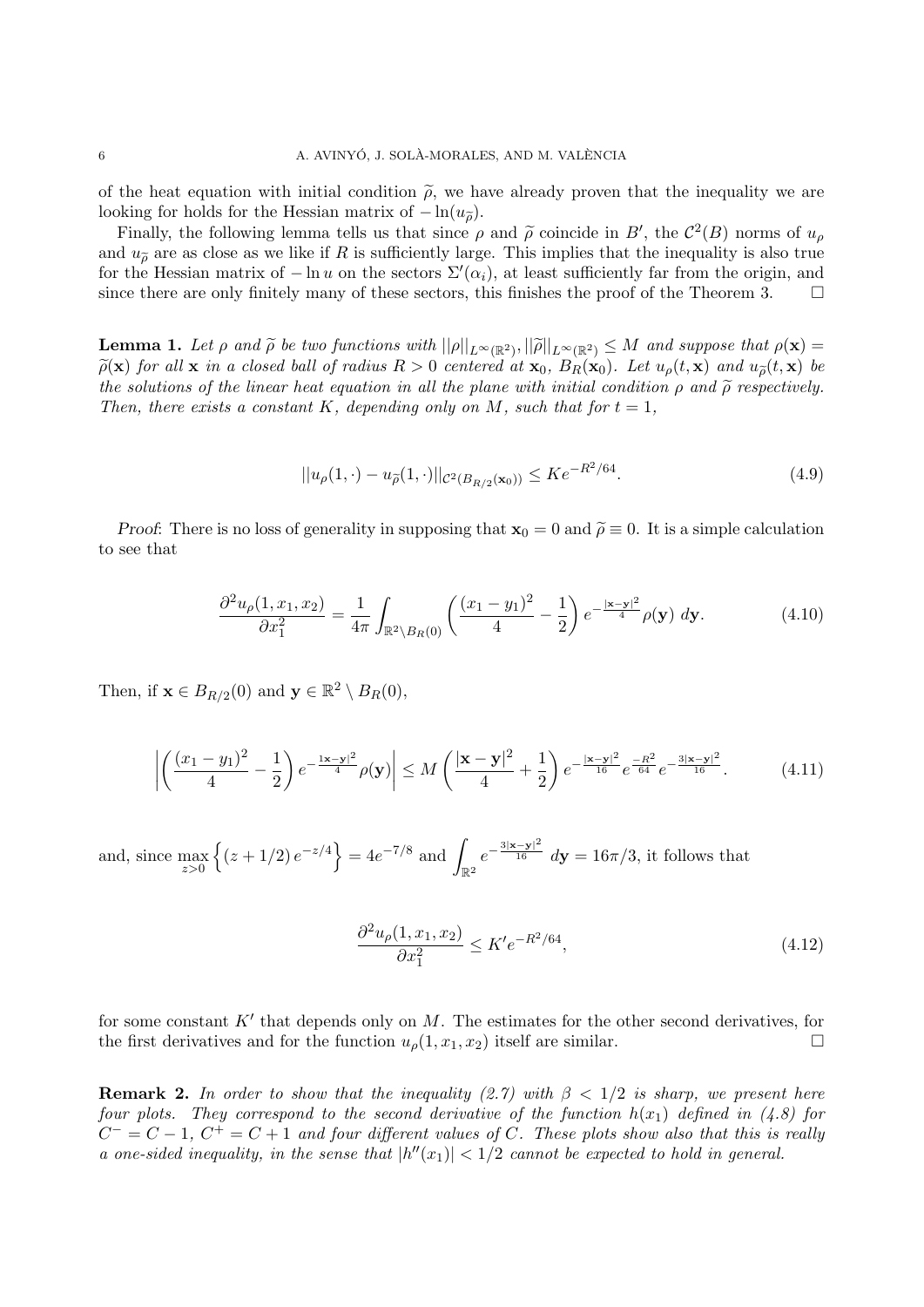

## 5. Proof of Theorem 1

It is known that the solution  $u(t, \mathbf{x})$  of the linear heat equation with initial condition  $\rho \in L^{\infty}(\mathbb{R}^2)$ and  $\inf_{\mathbb{R}^n} \rho > 0$  satisfies the inequality

$$
|\nabla(\ln u(t, \mathbf{x}))| \le \frac{K}{\sqrt{t}}.\tag{5.1}
$$

More exactly, if *ρ* is a positive piecewise constant on sectors function in the plane, it follows that the constant *K* is

$$
K = \frac{\max(C_1, C_2, \cdots, C_k)}{2\pi \min(C_1, C_2, \cdots, C_k)}.
$$
\n(5.2)

Then, this upper bound (5.1) proves the validity of the first bound (2.3) of Theorem 2 with  $\alpha = 1/2$ .

On the other hand, if  $\rho$  is a positive piecewise constant on sectors function in the plane, it is easy to check that if  $u(t, x)$  is the solution of the linear heat equation with initial data  $\rho$  then, for all  $\lambda \in \mathbb{R}$ ,  $u(\lambda^2 t, \lambda x)$  is also a solution of the same initial value problem. In particular, taking  $\lambda = 1/\sqrt{t}$ , then  $u(1, \mathbf{x}/\sqrt{t})$  is also a solution and, therefore, the initial value problem (2.1) can be written as

$$
\begin{cases}\n\mathbf{x}'(t) = \frac{-1}{\sqrt{t}} \nabla \tilde{u}\left(\frac{\mathbf{x}(t)}{\sqrt{t}}\right), \quad t > 0, \\
\lim_{t \to 0^+} \mathbf{x}(t) = \mathbf{x}_0,\n\end{cases}
$$
\n(5.3)

where  $\tilde{u}(\mathbf{x}) = \ln u(1, \mathbf{x})$ . Then, the second bound of Theorem 2 and, therefore, the proof of Theorem 1, are obtained from the estimate (2.7) of Theorem 3.

#### **REFERENCES**

[1] Agarwal, R. P., Lakshmikantham, V. (1993). Uniqueness and nonuniqueness criteria for ordinary differential equations, World Scientific.